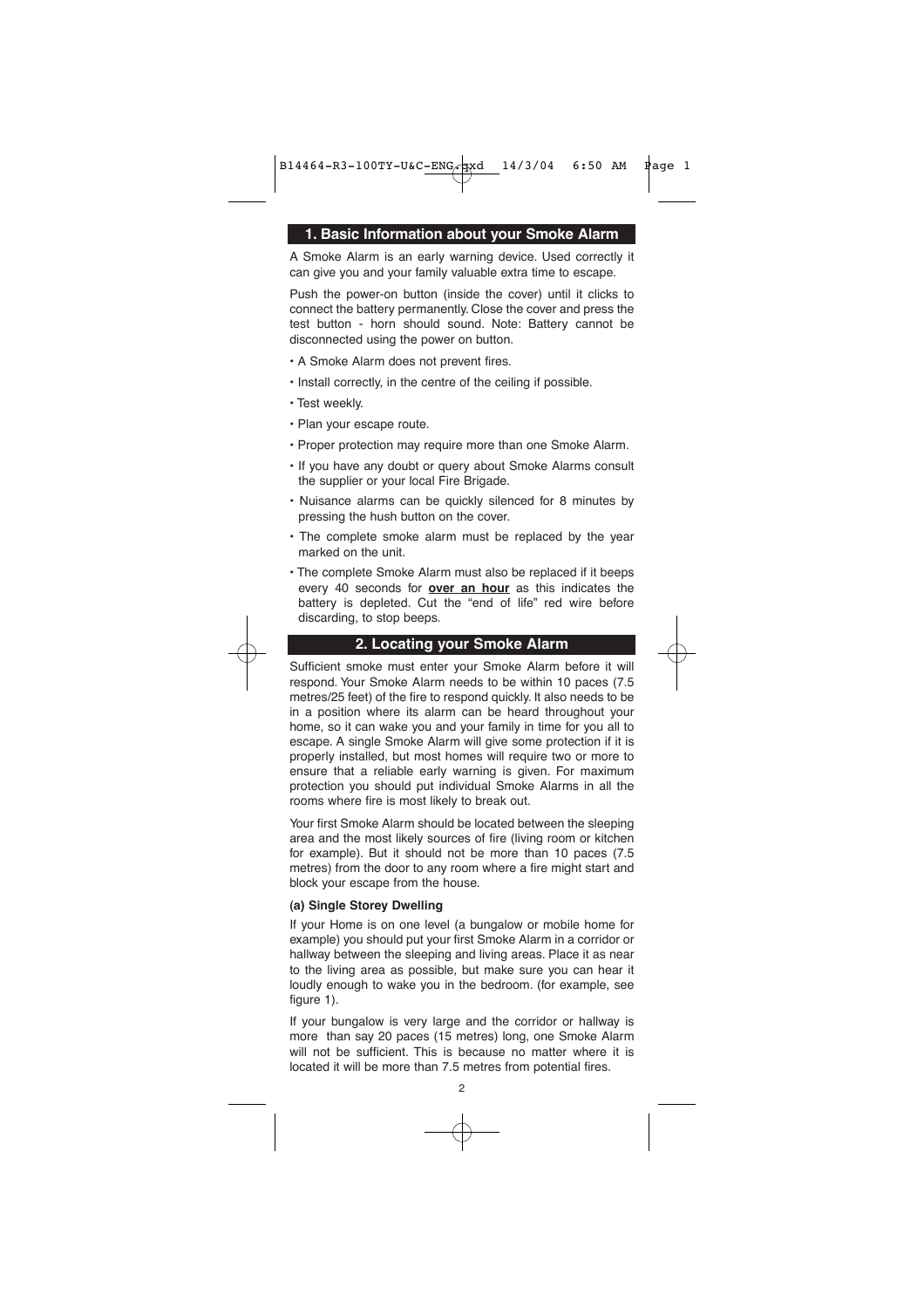In houses with more than one sleeping area, Smoke Alarms should be placed between each sleeping area and the living area (for example, see figure 2).

# **(b) Multi Storey Dwellings**

Multi storey dwellings should have a smoke alarm at each level (see figure 3). The best place for your first Smoke Alarm is in the downstairs hallway near the stairs. This is because smoke is likely to be detectable in the hallway before it reaches the upstairs landing and bedrooms. Your second Smoke Alarm should be upstairs, because the downstairs Smoke Alarm is unlikely to detect the smoke from a fire in a bedroom upstairs.



3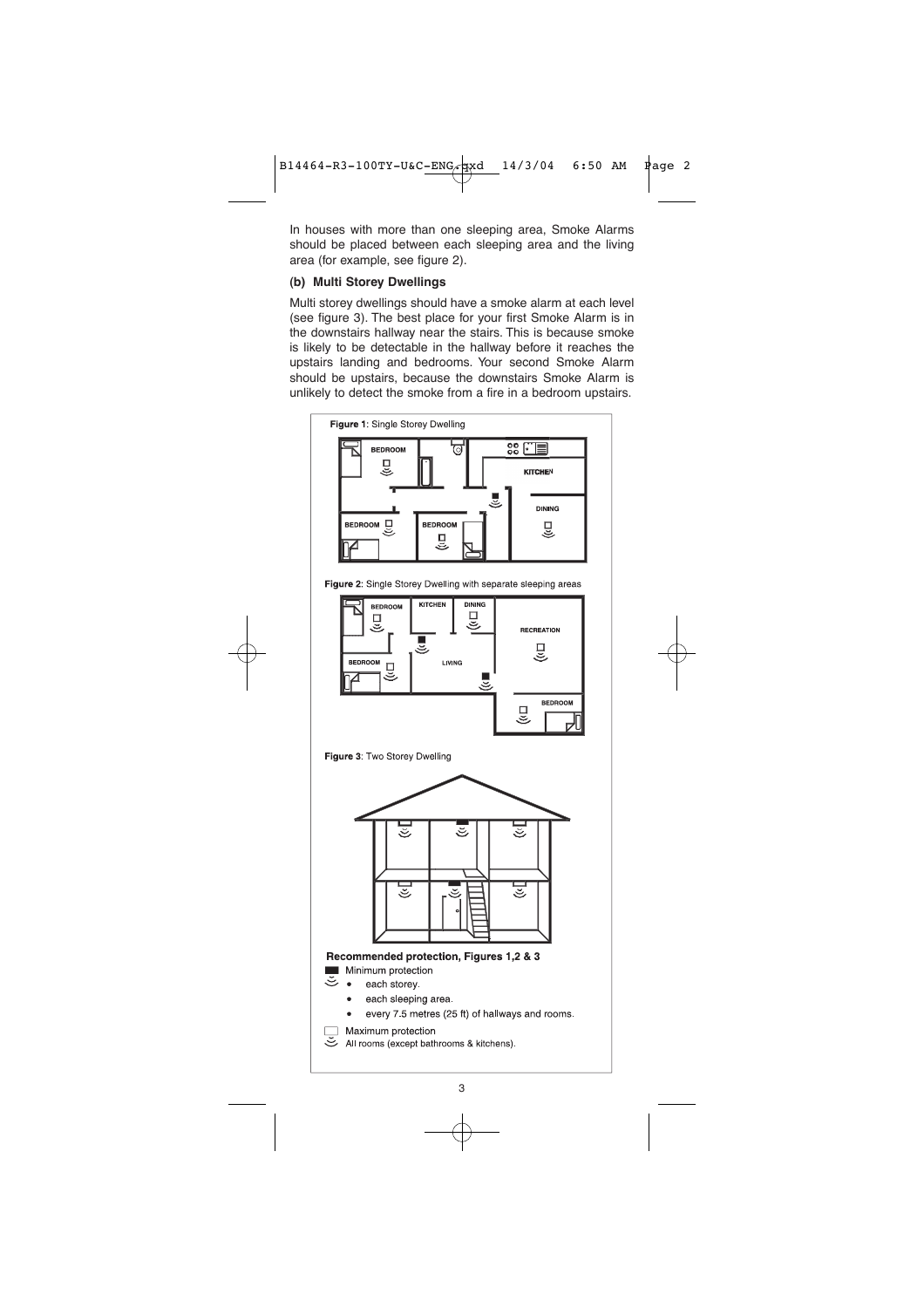#### **(c) Maximum Protection**

For maximum protection you should put individual Smoke Alarms in all the rooms where fire is most likely to break out (apart from the locations to avoid, mentioned on page 5). The living room is the most likely place for a fire to start at night, followed by the kitchen and then the dining room. You should also consider putting Smoke Alarms in any bedrooms where fires might occur, for instance, where there is an electrical appliance such as an electric blanket or heater, or where the occupant is a smoker. You should also consider putting Smoke Alarms in any rooms where the occupant is unable to respond very well to a fire starting in the room, such as an elderly or sick person or a very young child.

# **(d) Checking you can hear your Smoke Alarm**

With the Smoke Alarm sounding in its intended location, check you are able to hear it in each bedroom with the door closed, above the sound of your radio. The radio should be set to a reasonably loud conversation level. If you can't hear it over your radio the chances are that it wouldn't wake you.



If a Smoke Alarm is too far away for it to wake you, it is best to link it to another Smoke Alarm near the bedroom.The model Ei 100TYC Smoke Alarms can be interconnected so when one alarm senses smoke, all connected alarms respond. (see page 6 for further details).

# **3. Positioning your Smoke Alarm**

#### **(a) Ceiling Mounting**

Hot smoke rises and spreads out, so a central ceiling position is the preferred location. The air is "dead" and does not move in corners, therefore Smoke Alarms must be mounted away from corners. Place the unit at least 300mm (12 inches) from any light fitting or decorative object which might obstruct smoke entering the Smoke Alarm. Keep at least 300 mm (12 inches) away from walls and corners. (See figure 4).

#### **(b) Wall Mounting**

When a ceiling position is not practical (for example on a ceiling having exposed beams or joists, or built-in radiant heating) put the top edge of your Smoke Alarm between 150 and 300mm (6 and 12 inches) below the ceiling. Keep at least 300mm (12 inches) from corners. (See figure 4).

4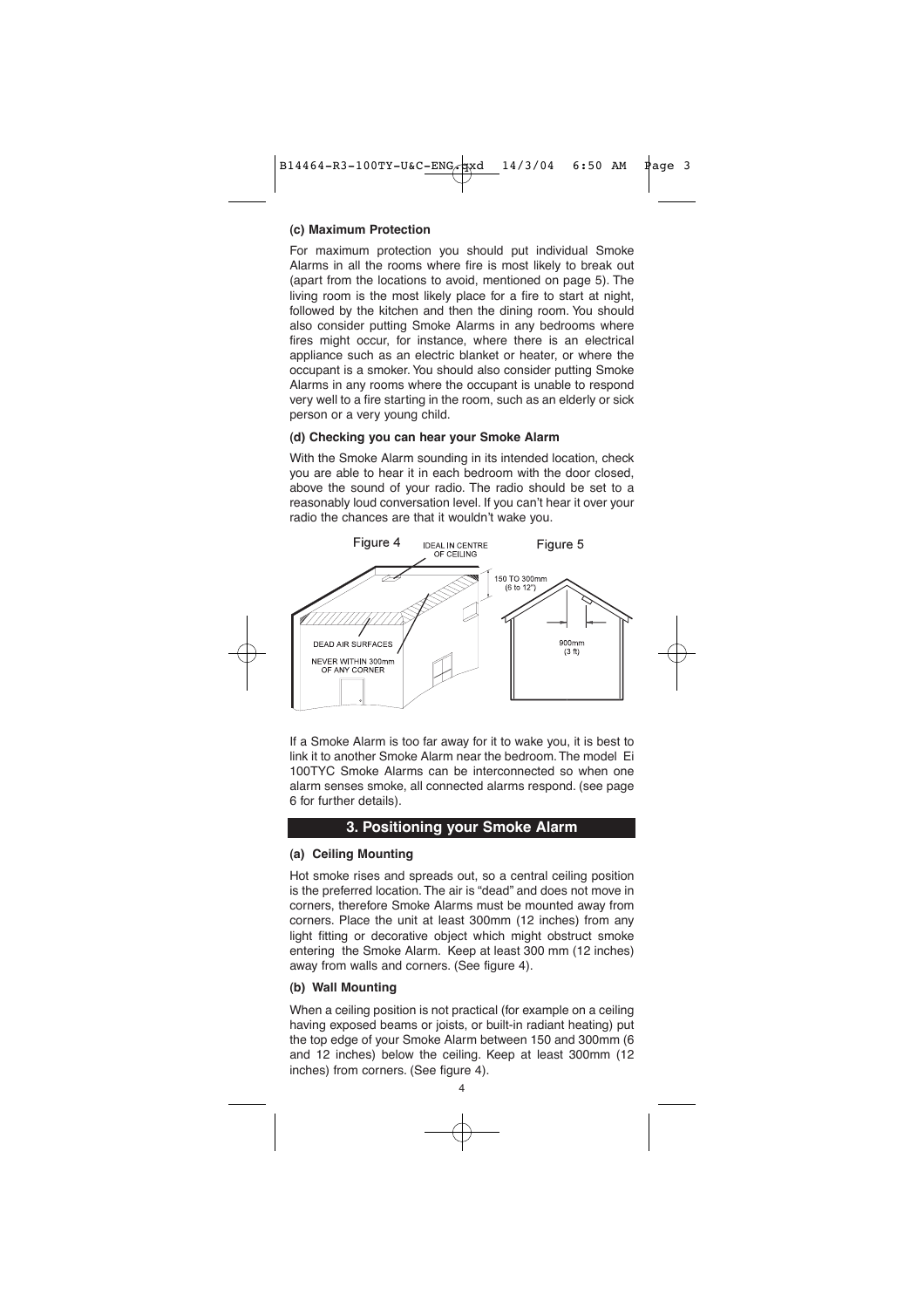#### **(c) On a sloping Ceiling**

In areas with sloping or peaked ceilings install your Smoke Alarm 900mm (3ft) from the highest point measured horizontally (see figure 5), because "dead air" at the apex may prevent smoke from reaching the unit.

#### **(d) Locations to Avoid**

Don't place your Smoke Alarm in any of the following areas:

- **Bathrooms, kitchens, shower rooms, garages** or other rooms where the smoke alarm may be triggered by steam, condensation, normal smoke or fumes. Keep at least 6 metre (20 ft) away from sources of nuisance alarms - wall mounting if necessary.
- **Attics** or other places where extremes of temperature may occur (below 4°C/34°F or above 40°C/104°F).
- Near a decorative object, **door, light fitting, window molding** etc., that may prevent smoke from entering the Smoke Alarm.
- Surfaces that are normally **warmer** or **colder** than the rest of the room (for example attic hatches, uninsulated exterior walls etc).Temperature differences might stop smoke from reaching the unit.
- Next to or directly above **heaters** or **air conditioning vents, windows, wall vents** etc. that can change the direction of airflow.
- In very **high** or **awkward areas** where it may be difficult to reach the alarm (for testing, etc).
- Locate unit at least 1.5m (5 feet) and route wiring at least 1m (3 feet) away from **fluorescent light fittings** as electrical "noise" and/or flickering may affect the unit.
- Locate the unit at least 1 metre (3ft) from **dimmer controlled lights** and wiring - some dimmers can cause interference.
- Locate away from very **dusty** or **dirty areas** as dust build-up in the chamber can make unit too sensitive and prone to alarm. It can also block the insect screen mesh and prevent smoke from entering the chamber.
- Do not locate in **insect infested areas**. Small insects getting in to the chamber can cause intermittent alarms.

#### **(e) Nuisance/False Alarms**

If, when the alarm goes off, there is no sign of smoke heat or noise to indicate that there is a fire, you should get your family into a safe place, before you start investigating.

Check the house carefully in case there is a small fire smouldering somewhere.

Check whether there is some source of smoke or fumes, for example cooking fumes being drawn past the Smoke Alarm by an extractor.

If there are frequent nuisance/false alarms it may be necessary to re- locate the device away from the source of the fumes.

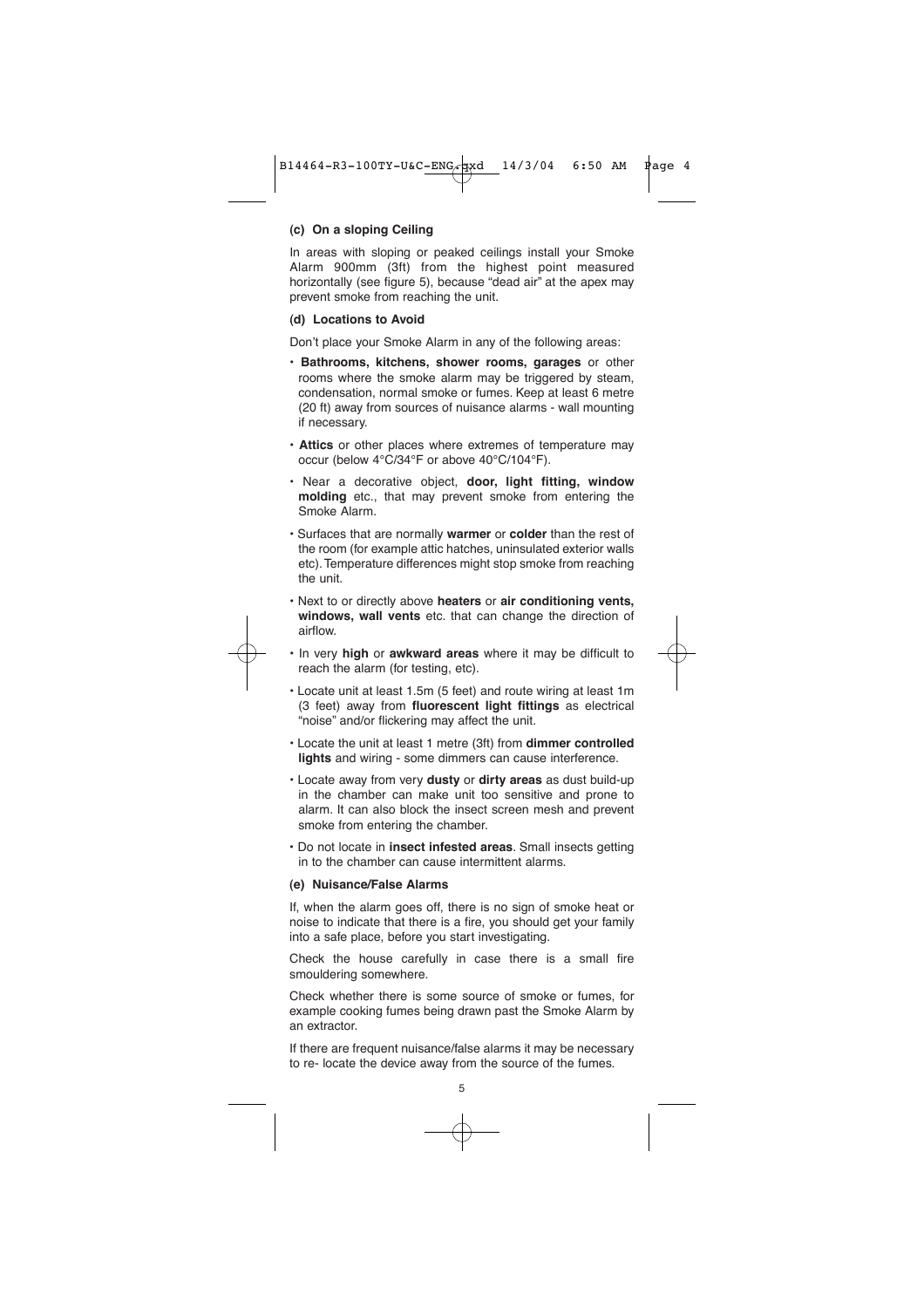This Smoke Alarm is designed for more difficult areas, as you can silence the alarm for 8 minutes. This gives time for smoke or fumes to clear, (see page 8 for more details).

# **4. Installing your Smoke Alarm**

# **(a) Attaching to Ceiling or Wall**

(**NB** details of how to interconnect the Smoke Alarm Ei100TYC are given on page 7).

The Smoke Alarm is battery operated and needs no wiring, (except when interconnecting). Use figure 6 below, as a help in mounting.



1. Pull Cover open at Tab (2). Remove Cover from Base by separating at rear Snap-in Hinges (5).

2. Place the Base on ceiling or wall exactly where you want to mount the unit. With a pencil, mark the location of the Screw Holes (6).

3.Taking care to avoid any electrical wiring in the ceiling or wall,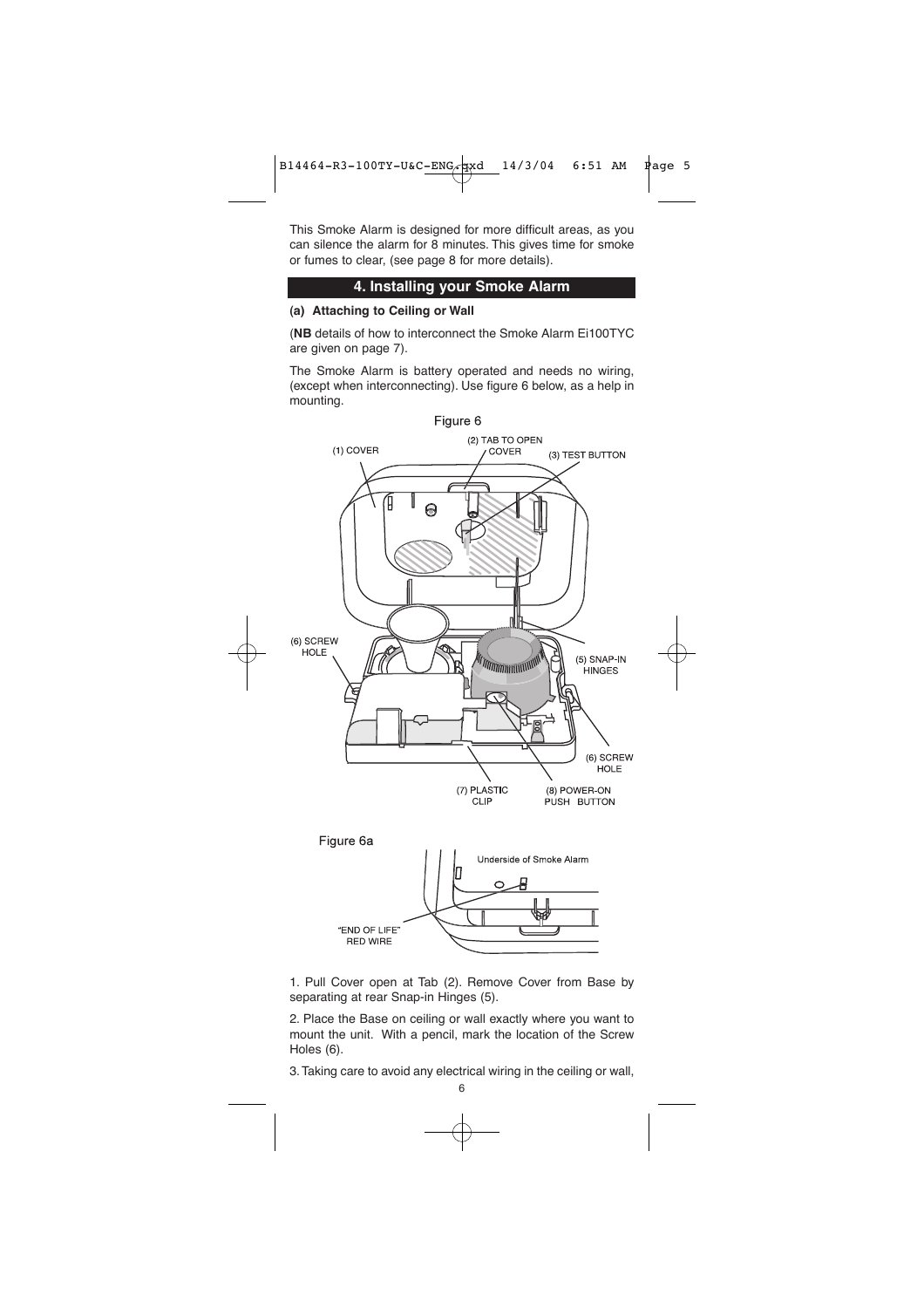drill a hole through the centers of the marked locations. Push the plastic Screw Anchors provided into the drilled holes. Screw in firmly.

#### **(b) Connecting the built-in Lithium battery**

Push the power-on button (8), (see figure 6) until it clicks to connect the battery permanently. Note: You may hear a loud chirp when pressing the button. **This is normal.**

To close the cover match up the snap-in hinges (5) and gently press together until they are attached. Press the test button (3) - the horn should sound to show the Smoke Alarm is now working. If the horn does not sound try pushing the power-on button (8) again. **Note:** The power-on button cannot be used to disconnect the battery.

#### **5. Interconnecting your Smoke Alarm**

A maximum of twelve Ei100TYC Smoke Alarms may be wired together such that when one unit senses smoke all other units sound a warning. This helps ensure smoke alarms will be heard. (Model Ei100TY & Ei100TYK can not be interconnected).

The Ei100TYC Ionisation Smoke Alarm may also be interconnected to the Ei Optical Smoke Alarm, model number Ei3105TYC.

#### **Warning: Do not interconnect to any other Smoke Alarms**

A maximum of 250 metres (820 feet) of wire can be used, (maximum resistance between detectors 50 ohm). The units are interconnected by wiring all the terminals marked 1 together, and all the terminals marked 2 together, as shown in Figure 7. An opening should be made in the label covering the wiring hole in the base, and the wires routed into the unit as shown. Note that the wiring inside the unit must be kept clear of the test button contacts, but must not impede the air flow. Draughts from wiring openings, conduit, or mounting boxes/holes, may blow smoke away from the sensing chamber, making it insensitive. It is essential that all such openings are sealed by silicone sealant or similar.





7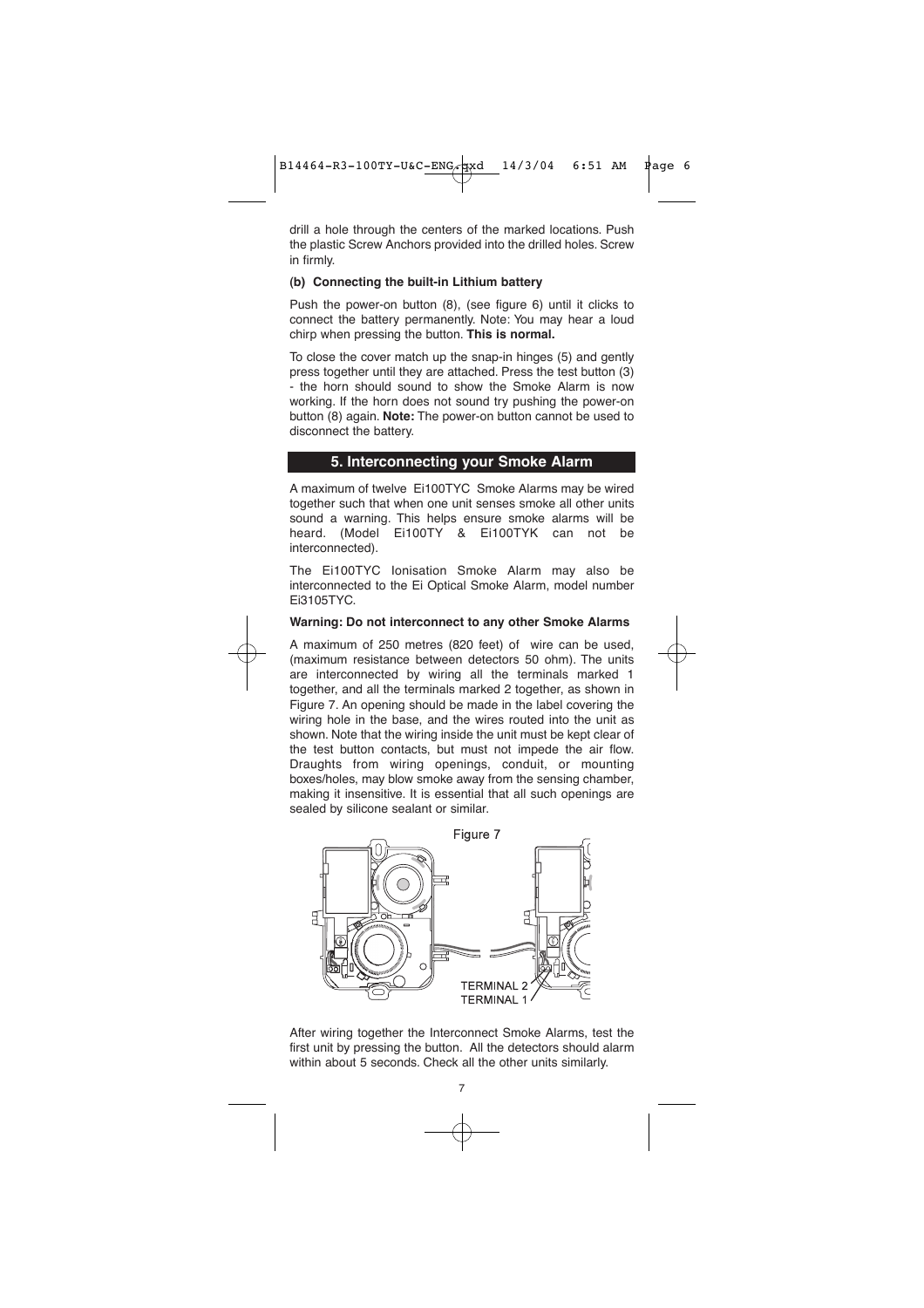These Smoke Alarms should be interconnected only within the confines of a single family living unit. If they are connected between different units there may be excessive nuisance alarms. Everybody may not be aware that they are being tested or that it is a nuisance alarm caused by cooking etc.

#### **Indicator light**

When interconnected units are in alarm the fast flashing red light behind the test button indicates the unit initiating the alarm. To silence a nuisance alarm, the hush button on the unit with the fast flashing red light must be pushed. (Pressing the hush button on any of the other units will not silence the alarm.)

#### **6. Looking after your Smoke Alarm**

### **(a) Testing your Smoke Alarm**

It is recommended that you test your Smoke Alarm once a week to be sure the unit is working. It will also help you and your family to become familiar with the sound of the Alarm.

Press and hold the test button until the Alarm sounds (it may take up to 10 seconds), (Figure 8). The Alarm will stop sounding shortly after the button is released. If the Alarm fails to sound, follow this checklist.

1. Press the power on button to connect the battery permanently.

2. Check the cover is correctly snapped on to its hinge and that it is fully closed.

3. Refer to "Cleaning Your Smoke Alarm" 6 (c) on page 9.

#### **WARNING: Do not test with flame.**

This can set fire to your Smoke Alarm and damage your house.

We do not recommend testing with smoke as the results can be misleading unless special apparatus is used. Pressing the test button simulates the effect of smoke during a real fire and is the best way to ensure the Smoke Alarm is operating correctly.

#### **Power Indicator Light**

Some Smoke Alarms (models Ei100TY and Ei100TYC) have a Power Indicator Light which flashes once a minute through the test button to show the Smoke Alarm is powered. Check regularly. Replace the Smoke Alarm if the flashing stops. (This does not apply to the Ei100TYK model).

#### **(b) Hush Button**

This model has a special false Alarm silencer feature to help you control nuisance false alarms.

1. To cancel a false Alarm, press the Hush Button located on the lower right-hand corner. The Alarm will automatically switch to a reduced sensitivity condition. This condition allows unwanted alarms to be silenced for a period of approximately 8 minutes.

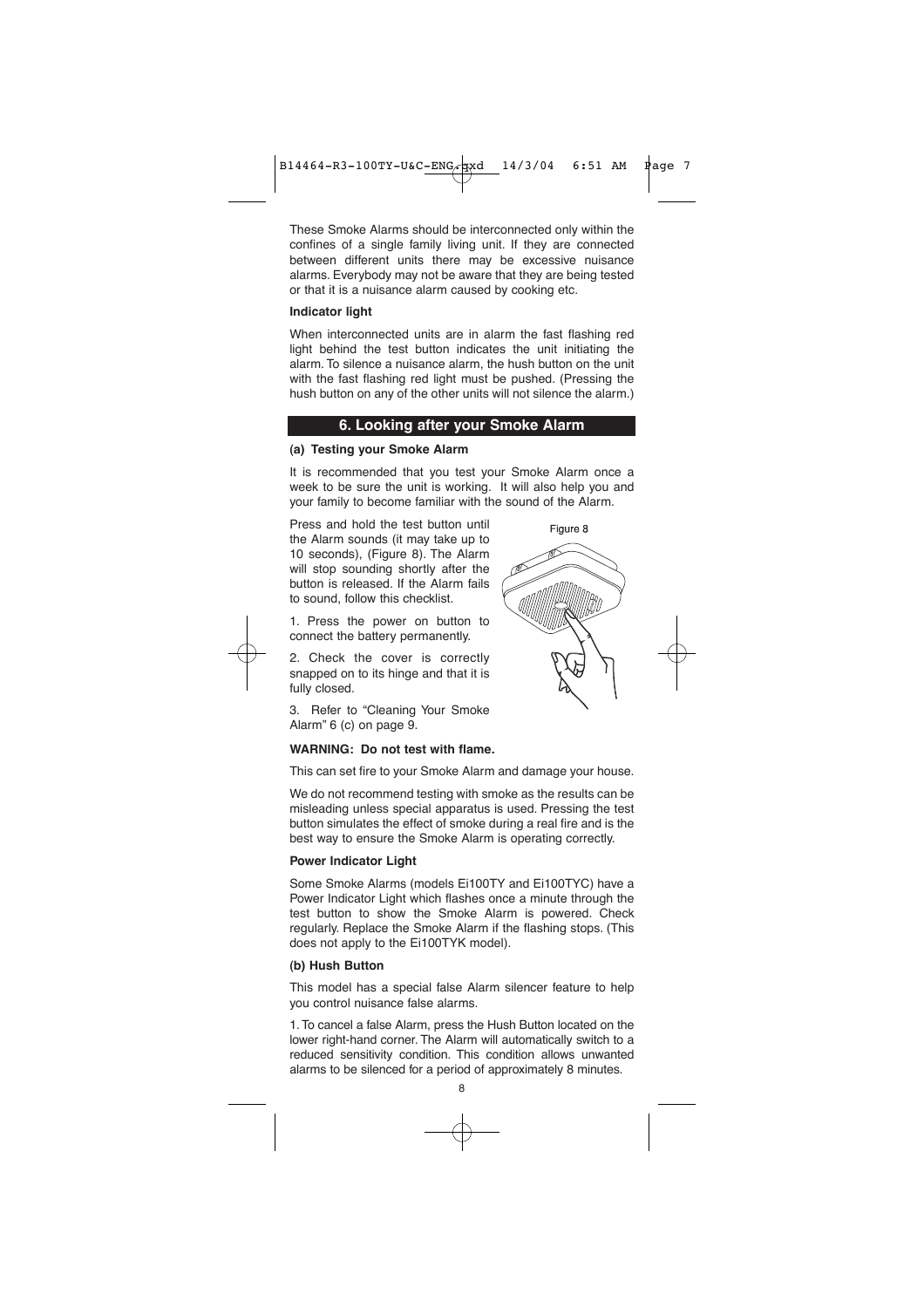2. The unit will reset to normal sensitivity at the end of the silenced period. If additional silenced time is required, simply push the Hush Button again.

3. To quickly return to normal non-silenced operation, simply push the Test Button; the Alarm will sound briefly and return to its normal, sensitive Alarm mode.

4. If the cause of the Alarm is not clear, it should be assumed that it is due to an actual fire and the dwelling should be evacuated immediately.

If kitchen usage/layout is such that there are an unacceptable level of nuisance alarms, re-locate the Smoke Alarm where it will be less affected by cooking fumes etc.

#### **(c) Cleaning your Smoke Alarm**

Clean your Smoke Alarm regularly. Use a soft bristle brush or the brush attachment of your vacuum cleaner to remove dust and cobwebs from the sides and cover slots where the smoke enters. Keep cover closed while cleaning. Do not vacuum or brush inside the Smoke Alarm. To clean the cover, remove it completely and use only mild soap and water. Dry cover thoroughly before replacing it.

#### **WARNING: Do not paint your Smoke Alarm.**

Other than the maintenance and cleaning described in this leaflet, no other customer servicing of this product is required.

Repairs, when needed, must be performed by the manufacturer.

#### **(d) End of life**

The entire Smoke Alarm must be replaced if:-

(i) The unit is installed for over 10 years (check the replace by date marked on the side of the base).

(ii) The unit is giving a short beep every 40 seconds for over 1 hour.

(iii) The unit fails to sound the horn loudly when the test button is pressed.

Before the Smoke Alarm is discarded, cut "end of life" red wire shown in figure 6a with a scissors to stop the low battery beeps or the possibility of the unit alarming. **Do not put the Smoke Alarm into a fire.**

We recommend that the unit is maintained (i.e. battery checked and unit cleaned) as described above at least yearly.

#### **7. Important Safeguards**

When using household protective devices, basic safety precautions should always be followed, including those listed below:

- Please read all instructions.
- Rehearse emergency escape plans so everyone at home knows what to do in case the Alarm sounds.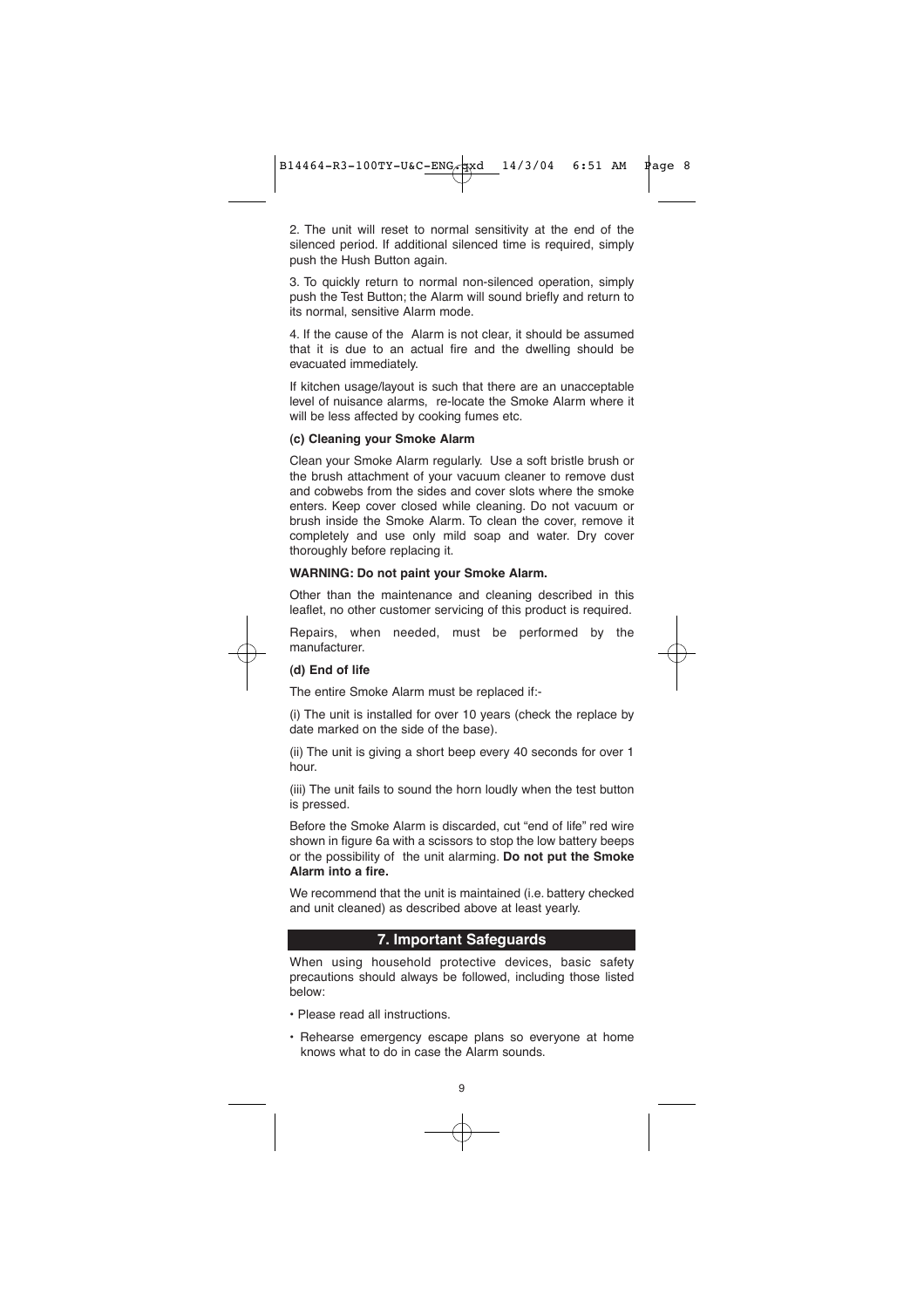- **NOTE:** Constant exposure to high or freezing temperatures or high humidity may reduce the life of the batteries.
- Do not cut the power lead to stop Alarm sounding as the battery cannot be reconnected. (Pressing the Hush Button or fanning vigorously with a newspaper or similar will remove nuisance smoke from the Smoke Alarm and stop it sounding.)
- Dispose of the complete Smoke Alarm including the batteries inside. Do not attempt to recharge or burn the batteries, as they may explode.
- To maintain sensitivity to smoke, do not paint or cover smoke Alarm in any manner; do not permit any accumulation of cobwebs, dust or grease.
- The black chamber located in the Smoke Alarm contains a small amount of radioactive material (0.9 Microcuries Americium 241). Do not tamper with the chamber. You may safely install and clean the Smoke Alarm following instructions in this leaflet.
- If unit has been damaged in any way or does not function properly, do not attempt a repair. Return Smoke Alarm (see - Getting your Smoke Alarm Serviced page 13.)
- In the United Kingdom Ionisation Smoke Alarms can be disposed of in normal household refuse, but due to the tiny amount of radioactive material contained in the unit, no more than one Alarm per dustbin.

• In the Republic of Ireland Ionisation Smoke Alarms should be returned for disposal to the nearest address at the end of this leaflet.

- This appliance is intended for residential type environments only.
- This is not a portable product. It must be mounted following the instructions in this instruction leaflet.
- Smoke Alarms are not a substitute for insurance. The supplier or manufacturer is not your insurer.

#### **(b) Limitations of Smoke Alarms**

Smoke Alarms have significantly helped to reduce the number of fire fatalities in countries where they are widely installed.

However independent authorities have stated that they may be ineffective in up to 35% of all fires. There are a number of reasons for this:

Smoke Alarms will not work if the batteries are depleted or if they are not connected. Test regularly and replace entire Smoke Alarm when battery is depleted.

Smoke Alarms will not detect fire if sufficient smoke does not reach the Alarm. Smoke may be prevented from reaching the Alarm if the fire is too far away, for example, if the fire is on another floor, behind a closed door, in a chimney, in a wall cavity, or if the prevailing air draughts carry the smoke away. Installing smoke alarms on both sides of closed doors and installing more than one smoke Alarm as recommended in this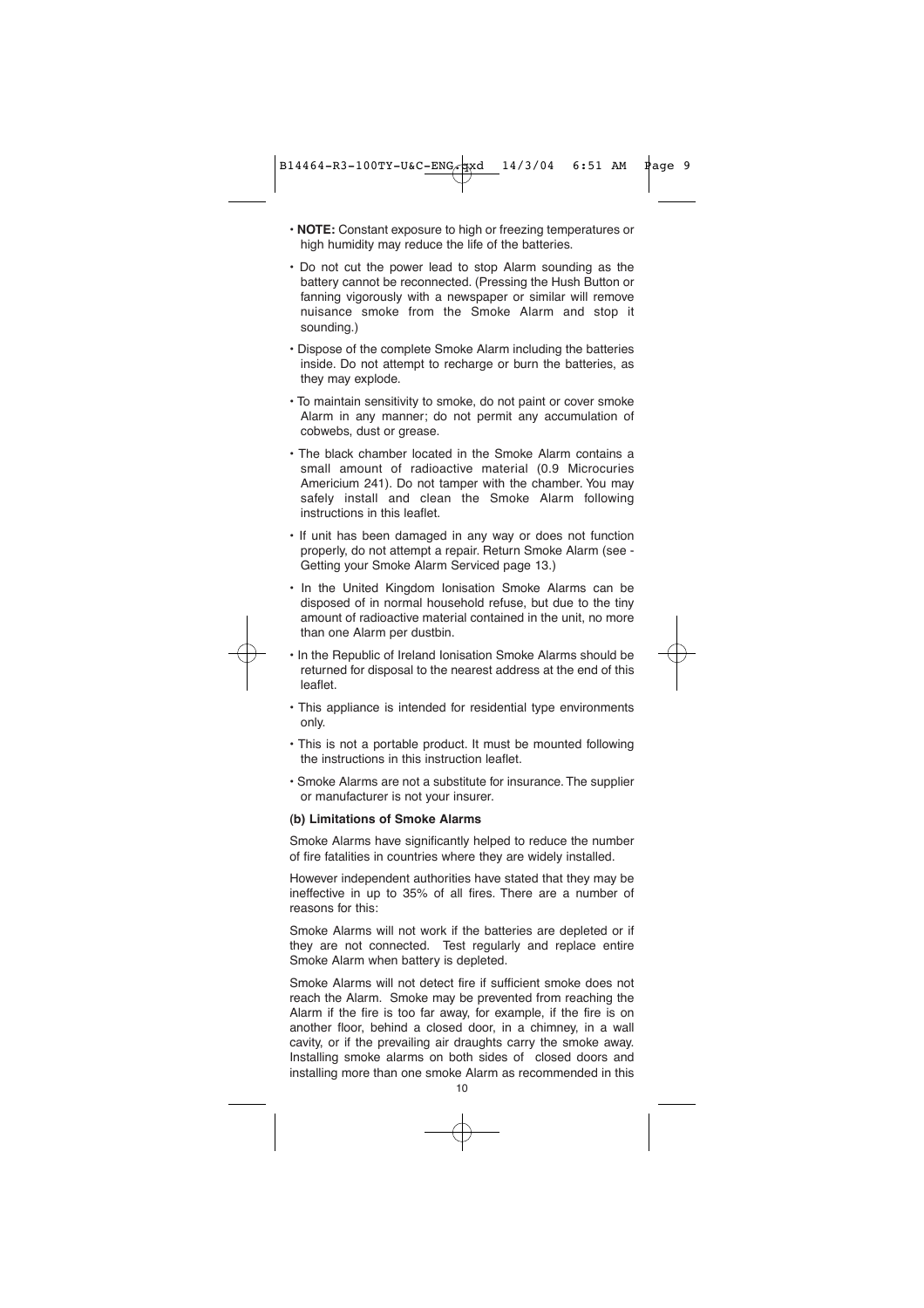leaflet very significantly improve the probability of early detection.

The Smoke Alarm may not be heard.

A smoke Alarm may not wake a person who has taken drugs or alcohol.

Smoke Alarms may not detect every type of fire to give sufficient early warning. They are particularly ineffective with: fires caused by smoking in bed, escaping gas, violent explosions. poor storage of flammable rags and/or liquids, (for example petrol, paint, spirits etc), overloaded electrical circuits, arson, children playing with matches.

The Smoke Alarm must be replaced after 10 years operation.

The Smoke Alarm has been designed to operate for 10 years and it is covered by a 5 year limited guarantee. The 10 year life is based on accelerated testing, as the actual Smoke Alarm has not been on test for 10 years. The batteries in this Alarm cannot be replaced, and when the batteries are depleted, you must replace the complete Smoke Alarm for continued protection against fire.

# **8. Planning your Escape for when the Alarm goes off**

Use the Smoke Alarm Test Button to familiarize your family with the Alarm sound and to practice fire drills regularly with all family members. Draw up a floor plan that will show each member at least 2 escape routes from each room in the house. Children tend to hide when they don't know what to do. Teach children how to escape, open windows, and use roll up fire ladders and stools without adult help. Make sure they know what to do if the Alarm goes off - see below.

1. Check room doors for heat or smoke. Do not open a hot door. Use an alternate escape route. Close doors behind you as you leave.



2. If smoke is heavy, crawl out, staying close to floor. Take short breaths, if possible, through a wet cloth or hold your breath. Most people die from smoke inhalation rather than from flames.

3. Get out as fast as you can. Do not stop for packing. Have a<br>prearranged meeting place prearranged meeting place outside for all family members. Check everybody is there.





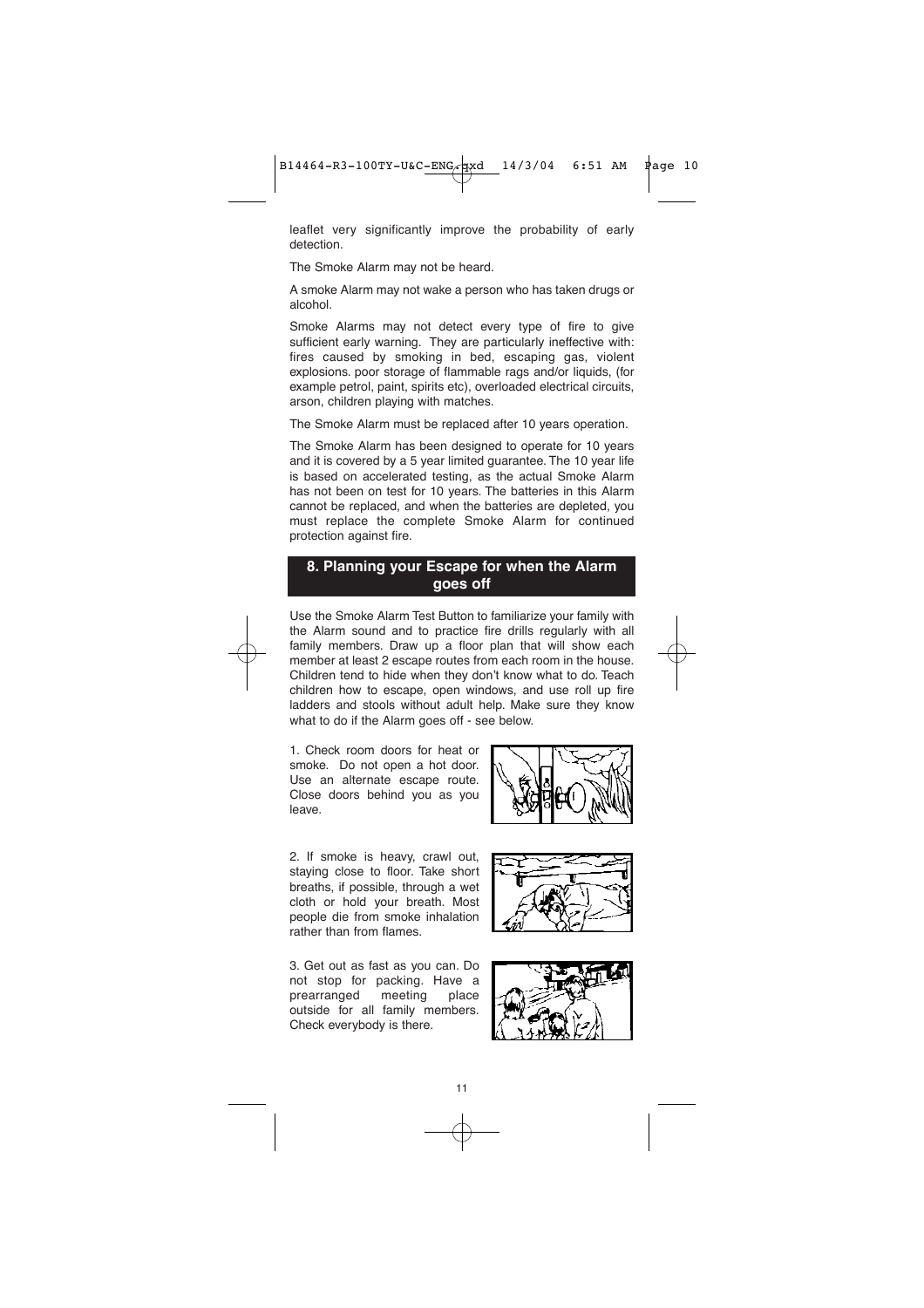B14464-R3-100TY-U&C-ENG.pxd 14/3/04 6:51 AM Page 11

4. Call the Fire Brigade from a neighbour's house. Remember to give your name and address.

5. **NEVER** re-enter a burning house.





#### **FIRE SAFETY HINTS**

Store petrol and other flammable materials in proper containers.

Discard oily or flammable rags.

Always use a metal fireplace screen and have chimneys cleaned regularly.

Replace worn receptacles, switches, home wiring and cracked or frayed electrical cords and plugs.

Do not overload electrical circuits.

Keep matches away from children.

Never smoke in bed. In rooms where you do smoke, always check under cushions for smouldering cigarettes and ashes.

Service furnaces and heating systems regularly.

Be sure all electrical appliances and tools have a recognized approval label.

This device cannot protect all persons at all times. It may not protect against the three most common causes of fatal fires:

- 1. Smoking in bed.
- 2. Leaving children at home alone.
- 3. Cleaning with flammable liquids, such as petrol.

Further information can be obtained from the Home Office Publication entitled "Smoke Detectors in the Home" (FB2) or from your local fire prevention officer.

# **Fit both Ionisation and Optical Sensor Smoke Alarms**

Both types respond in all standard fires but each type may respond faster to particular fires as shown. Ei Electronics manufactures two complementary 10 Year Smoke Alarms, Optical Smoke Alarm Ei3105TYC and Ionisation Smoke Alarm Ei100TYC each with a built in Lithium battery. For **dual** protection install each type.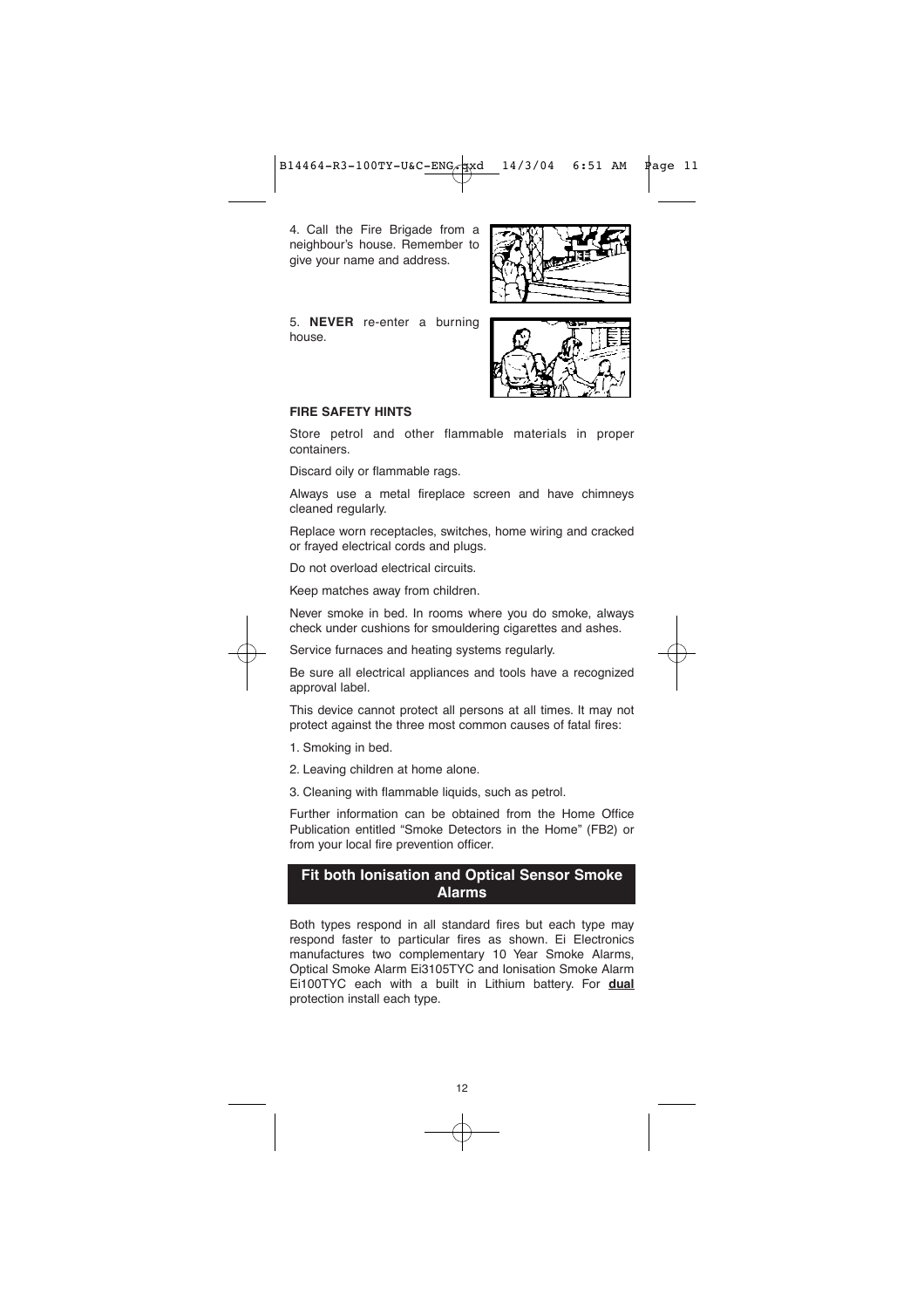

**Optical Sensor** Best for slow smouldering fires - large smoke narticles



**Ionisation Sensor** Best for fast flaming fires - small smoke particles



**The Home Office states (in FB2):**

"If your home has more than one floor, at least one alarm should be fitted on each level. In this case a combination of Optical and Ionisation alarms, preferably interconnected, will give the best protection."

### **9. Getting your Smoke Alarm Serviced**

If your Smoke Alarm fails to work after you have read the sections on "Connecting the built-in Lithium battery" and "Looking after your Smoke Alarm" contact Customer Assistance at the nearest address given at the end of this leaflet. If it needs to be returned for repair or replacement put it in a padded box, shipping pre-paid and send it to "Customer Assistance and Information" at the nearest address given on the Smoke Alarm or in this leaflet. State the nature of the fault, where the Smoke Alarm was purchased and the date of purchase.

Disconnect the battery power by cutting the "end of life" red wire (see figure 6a) as described on the label on the side of the unit before shipping. This is to prevent low battery beeps and/or the unit alarming during shipment.

#### **10. Five Year Guarantee** (Limited)

Ei Electronics guarantees this product against any defects that are due to faulty material or workmanship for a five year period after the original date of consumer purchase or receipt as a gift. This guarantee only applies to normal conditions of use and service, and does not include damage resulting from accident, neglect, misuse, unauthorised dismantling or contamination howsoever caused. If this product has become defective it must be returned to Ei Electronics (see "Getting Your Smoke Alarm Serviced") with proof of purchase. If the product has become defective during the five year guarantee the manufacturer will repair or replace the unit without charge. This guarantee excludes incidental and consequential damages.

Do not interfere with the product or attempt to tamper with it. This will invalidate the guarantee.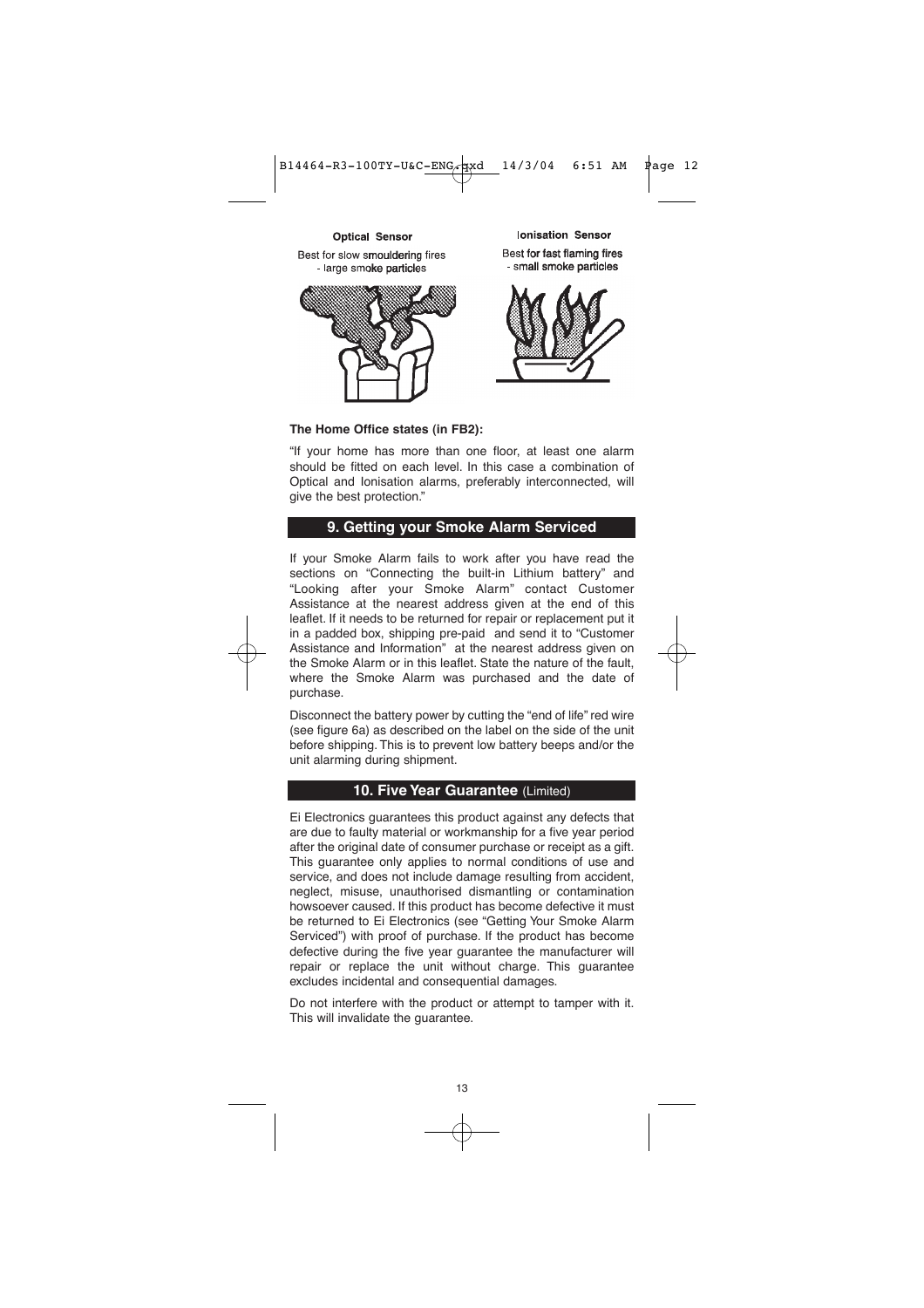The crossed out wheelie bin symbol that is on your product indicates that this product should not be disposed of via the normal household waste stream. Proper disposal will prevent possible harm to the environment or to human health. When disposing of this product please separate it from other waste streams to ensure that it can be recycled in an environmentally sound manner. For more details on collection and proper disposal, please contact your local government office or the retailer where you purchased this product.



| <b>MODEL</b> | <b>TYPE</b>                   |
|--------------|-------------------------------|
| Ei100TY      | <b>Ionisation Smoke Alarm</b> |
| Ei100TYK     | <b>Ionisation Smoke Alarm</b> |
| Ei100TYC     | <b>Ionisation Smoke Alarm</b> |
|              |                               |

 $\mathop{\mathsf{C}}\limits_{0086}$ 08

#### **Ei Electronics**

Shannon, Co.Clare, Ireland. & 9 Grundy Street, Liverpool L5-9SG, U.K. Telephone: 0151 298 1588

**www.eielectronics.com**

# **Aico Ltd**

Mile End Business Park, Maesbury Rd, Oswestry, Shropshire SY10 8NN, U.K. Telephone: 0870 758 4000

**www.aico.co.uk**

14

P/N B14464 *Rev3* © Ei Electronics 2008